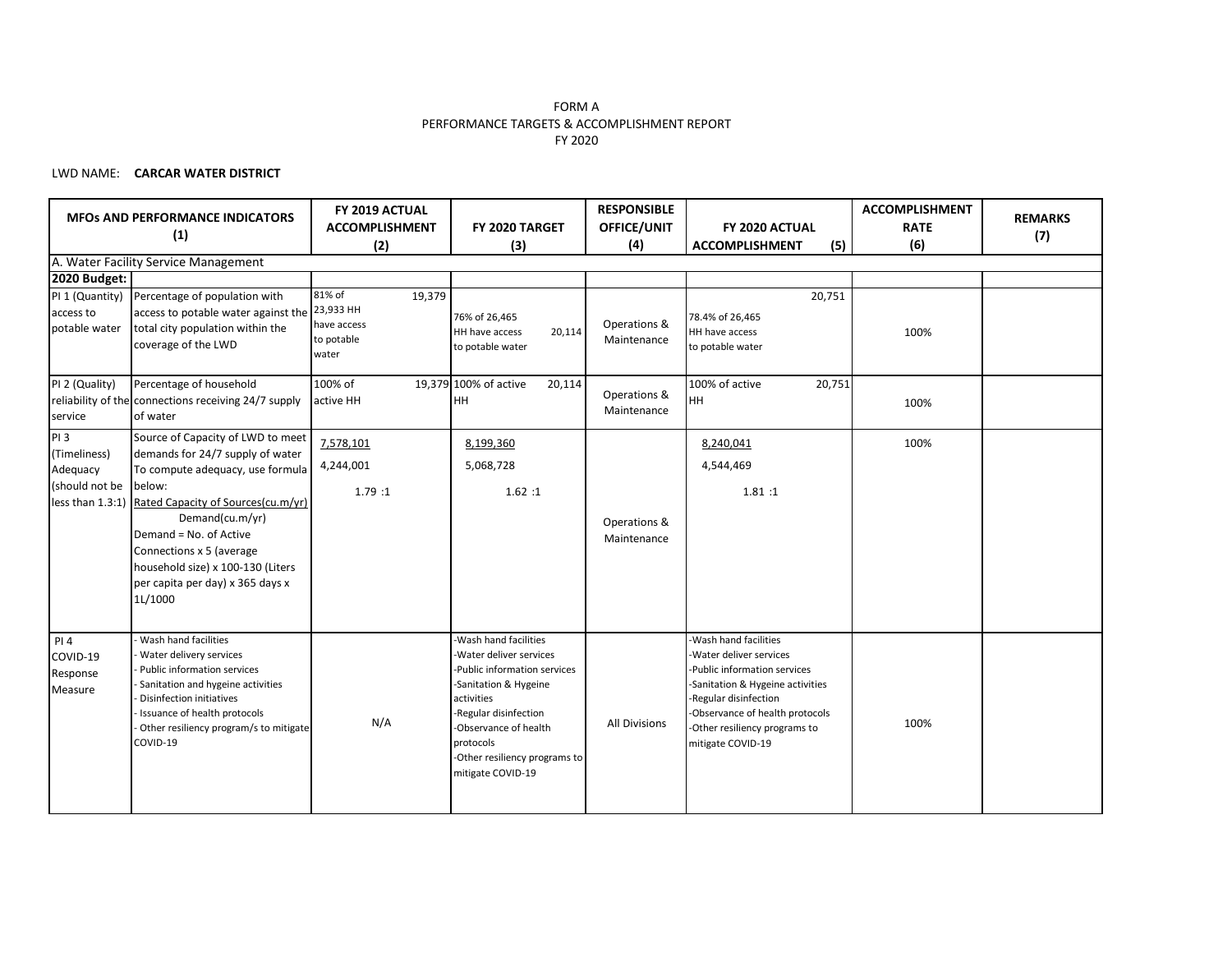# LWD NAME: **CARCAR WATER DISTRICT**

| <b>MFOs AND PERFORMANCE INDICATORS</b><br>(1)             |                                                                                                                                                                                                                                                                                                                                    | FY 2019 ACTUAL<br><b>ACCOMPLISHMENT</b><br>(2)                            | FY 2020 TARGET<br>(3)                                                 | <b>RESPONSIBLE</b><br>OFFICE/UNIT<br>(4) | FY 2020 ACTUAL<br><b>ACCOMPLISHMENT</b><br>(5)                        | <b>ACCOMPLISHMENT</b><br><b>RATE</b><br>(6) | <b>REMARKS</b><br>(7) |
|-----------------------------------------------------------|------------------------------------------------------------------------------------------------------------------------------------------------------------------------------------------------------------------------------------------------------------------------------------------------------------------------------------|---------------------------------------------------------------------------|-----------------------------------------------------------------------|------------------------------------------|-----------------------------------------------------------------------|---------------------------------------------|-----------------------|
|                                                           | B. Water Distribution Service Management                                                                                                                                                                                                                                                                                           |                                                                           |                                                                       |                                          |                                                                       |                                             |                       |
| 2020 Budget:<br>PI 1 (Quantity)<br>NRW: NRW<br>should not | Percentage of unbilled water to<br>water production                                                                                                                                                                                                                                                                                | 19.97%                                                                    | 20.00%                                                                | Operations &<br>Maintenance              | 18.15%                                                                | 100.00%                                     |                       |
| PI 2 (Quality)<br>Potability                              | Daily chlorine residual requirement<br>should be at least 0.3ppm at the<br>farthest point. In case the LWD is<br>using chlorine dioxide, the<br>allowable level should be at least<br>0.2 to 0.4 ppm.                                                                                                                              | .71 ppm                                                                   | $0.30 - 1.50$ ppm                                                     | Operations &<br>Maintenance              | 0.65                                                                  | 100%                                        |                       |
| PI3<br>(Timeliness)<br>lity of service                    | Average response time to restore<br>service (major and minor repair)<br>Adequacy/reabi when there are interruptions due<br>Major Repair - 1 Hr. & 45<br>to line breaks and/or production<br>mins.<br>equipment or facility breakdown as<br>Minor Repair - 42 mins.<br>reflected in the CSC-approved<br>Citizen's Charter of the WD |                                                                           | Major Repair - 3 Hrs.<br>Minor Repair - 1 Hr.                         | Operations &<br>Maintenance              | 1 Hr & 51 mins<br>Major Repair<br>Minor Repair<br>45 mins.            | 100%                                        |                       |
| Support to Operation (STO)                                |                                                                                                                                                                                                                                                                                                                                    |                                                                           |                                                                       |                                          |                                                                       |                                             |                       |
| 2020 Budget:                                              |                                                                                                                                                                                                                                                                                                                                    |                                                                           |                                                                       |                                          |                                                                       |                                             |                       |
| PI1 Staff<br>Productivit<br>y Index                       | Categories A, B, $C = 1$ staff for<br>every one hundred twenty(120)<br>service connections.<br>Category $D = 1$ staff for every one<br>hundred (100) service connections.                                                                                                                                                          | 215:1                                                                     | 190: 1                                                                | <b>HR</b>                                | 233:1                                                                 | 100%                                        |                       |
| <b>PI2</b><br>Affordability                               | LWUA approved water rates                                                                                                                                                                                                                                                                                                          | 1.10% of<br>average<br>income of<br>LIG<br><u>146</u><br>13,333<br>1.095% | 1.1% of LIG<br>per latest data<br>from PSA<br>146<br>1.095%<br>13,333 | Finance                                  | 1.1% of LIG per<br>latest data<br>from PSA<br>146<br>1.095%<br>13,333 | 100%                                        |                       |
| PI 3 Customer<br>Satisfaction                             | <sup>1</sup> 1. Ease of Doing Business -<br>compliance to CSC Memo No. 14-<br>2016.                                                                                                                                                                                                                                                | Certificate of Compliance<br>posted in website last Aug<br>1,2019         | Compliant                                                             | Admin/Commercial                         | Certificate of Compliance posted<br>in website last July 24, 2020     | 100%                                        |                       |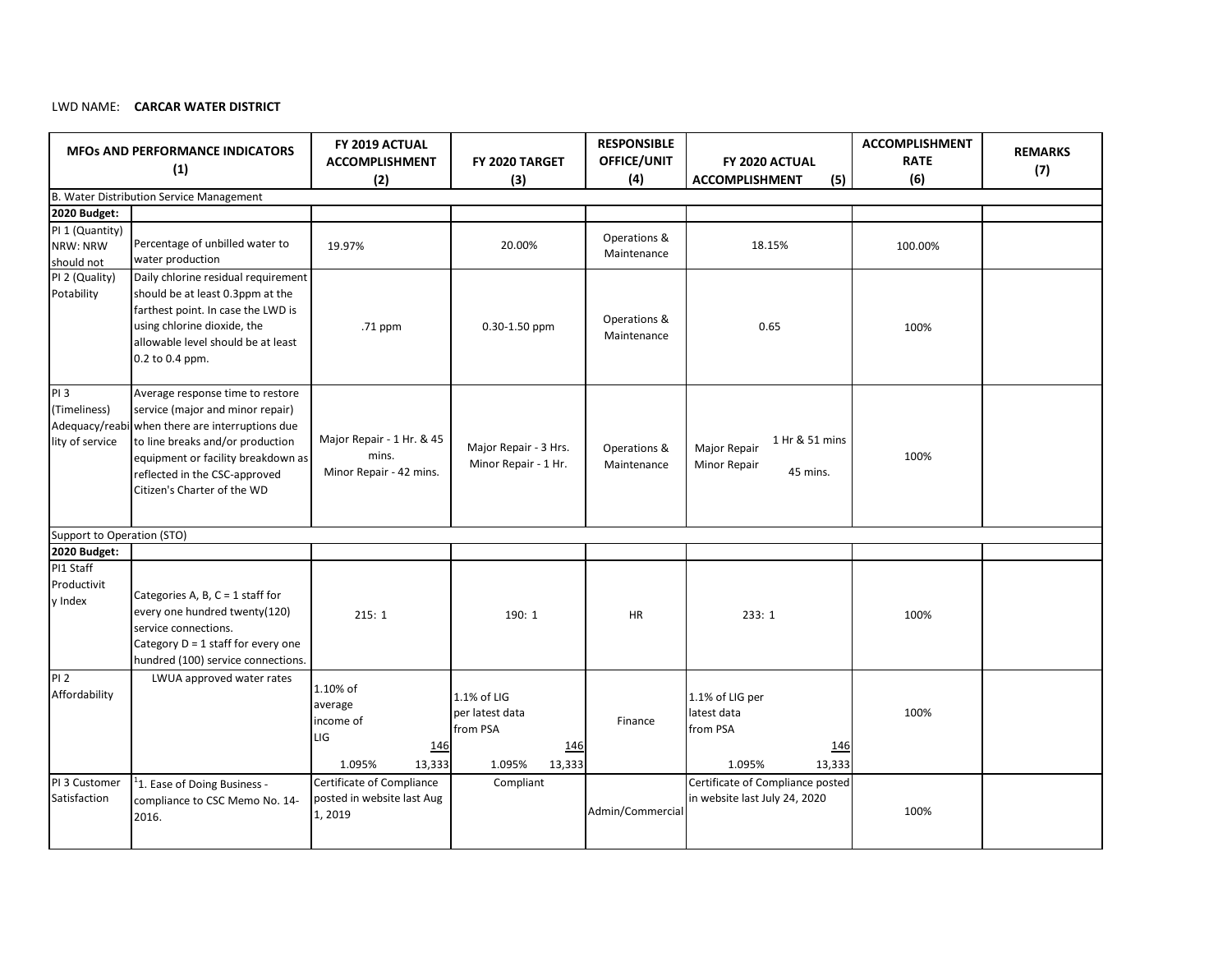#### LWD NAME: **CARCAR WATER DISTRICT**

| PI 3 Customer<br>Satisfaction                                            | <b>MFOS AND PERFORMANCE INDICATORS</b><br>(1)<br>2. Percentage of Customer<br>Complaints acted upon against<br>received complaints.<br>•Complaints through hotline<br>#8888 acted upon within 72 hours.<br>•Complaints received<br>through the WD customer<br>service unit within the period<br>prescribed by ARTA and other<br>issuances. | FY 2019 ACTUAL<br><b>ACCOMPLISHMENT</b><br>(2)<br>1,786 complaints received<br>and acted upon - 100% | FY 2020 TARGET<br>(3)<br>100% of complaints<br>received acted upon | <b>RESPONSIBLE</b><br>OFFICE/UNIT<br>(4)<br>Commercial/Opera<br>tions and<br>Maintenance | FY 2020 ACTUAL<br>(5)<br><b>ACCOMPLISHMENT</b><br>Total No. of complaints received<br>and acted upon:<br>1,625 | <b>ACCOMPLISHMENT</b><br><b>RATE</b><br>(6)<br>100% | <b>REMARKS</b><br>(7)                      |
|--------------------------------------------------------------------------|--------------------------------------------------------------------------------------------------------------------------------------------------------------------------------------------------------------------------------------------------------------------------------------------------------------------------------------------|------------------------------------------------------------------------------------------------------|--------------------------------------------------------------------|------------------------------------------------------------------------------------------|----------------------------------------------------------------------------------------------------------------|-----------------------------------------------------|--------------------------------------------|
|                                                                          | <sup>1</sup> Certificate from HR Manager & GM on the compliance to CSC Memo # 14-2016                                                                                                                                                                                                                                                      |                                                                                                      |                                                                    |                                                                                          |                                                                                                                |                                                     |                                            |
|                                                                          | General Adminstration and Support Services (GASS)                                                                                                                                                                                                                                                                                          |                                                                                                      |                                                                    |                                                                                          |                                                                                                                |                                                     |                                            |
| 2020 Budget:                                                             |                                                                                                                                                                                                                                                                                                                                            |                                                                                                      |                                                                    |                                                                                          |                                                                                                                |                                                     |                                            |
| PI 1 Financial<br>Viability and                                          | .Collection efficiency ≥ 90%;<br>Positive Net Balance in the<br>Average Net Income for twelve<br>(12) months;<br>•Current Ratio > 1.5:1                                                                                                                                                                                                    | Collection<br>96%<br>Efficiency                                                                      | Collection<br>90%<br>Efficiency                                    |                                                                                          | Collection<br>96%<br>Efficiency                                                                                |                                                     |                                            |
| Sustainability                                                           |                                                                                                                                                                                                                                                                                                                                            | Average Net<br>1,037,258<br>Income for<br>12 mos                                                     | Positive Average Net<br>Income for 12 mos                          | Finance                                                                                  | Average Net<br>Income for 12<br>1,031,393<br>mos                                                               | 100%                                                |                                            |
|                                                                          |                                                                                                                                                                                                                                                                                                                                            | Current<br>2.20:1<br>Ratio                                                                           | <b>Current Ratio</b><br>1.50                                       |                                                                                          | <b>Current Ratio</b><br>1.97                                                                                   |                                                     | Commencement of the<br>loan payment to DBP |
| <b>PI2</b><br>a)<br>Compliance<br>with COA re<br>porting<br>requirements | In accordance with the prescribed<br>content and period of submission<br>(Submission of five financial<br>reports, i.e. Balance Sheet,<br>Statement of Income and Expenses,<br>Statement of Cash Flows,<br>Statement of Government Equity,<br>Notes to Financial Statement,<br>Report on Ageing of Cash Advance)                           | 100%<br>Complaint                                                                                    | 100%<br>Complaint                                                  | Finance                                                                                  | 100%<br>Complaint                                                                                              | 100%                                                |                                            |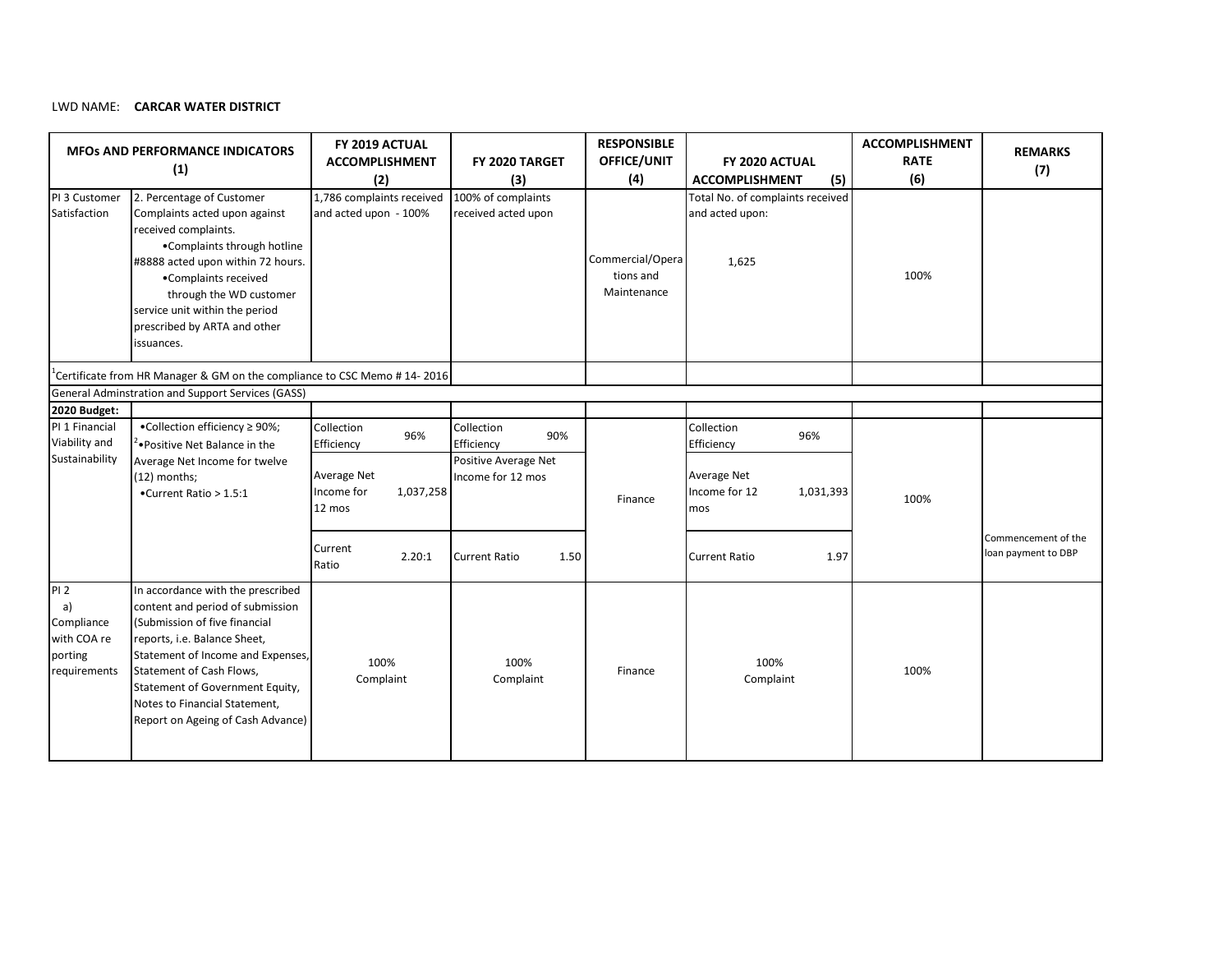# LWD NAME: **CARCAR WATER DISTRICT**

| <b>MFOS AND PERFORMANCE INDICATORS</b><br>(1)           |                                                                                                                                                                                                                                                                                                                                         | FY 2019 ACTUAL<br><b>ACCOMPLISHMENT</b><br>(2)                                                                                     | FY 2020 TARGET<br>(3)                         | <b>RESPONSIBLE</b><br><b>OFFICE/UNIT</b><br>(4) | FY 2020 ACTUAL<br><b>ACCOMPLISHMENT</b><br>(5)                                     | <b>ACCOMPLISHMENT</b><br><b>RATE</b><br>(6) | <b>REMARKS</b><br>(7) |
|---------------------------------------------------------|-----------------------------------------------------------------------------------------------------------------------------------------------------------------------------------------------------------------------------------------------------------------------------------------------------------------------------------------|------------------------------------------------------------------------------------------------------------------------------------|-----------------------------------------------|-------------------------------------------------|------------------------------------------------------------------------------------|---------------------------------------------|-----------------------|
| b) Compliance<br>with LWUA<br>reporting<br>requirements | b. Compliance with LWUA<br>reporting requirements in<br>accordance to content and period<br>of submission<br>i.e. Monthly Data Sheet, Balance<br>Sheet, Income Statement, Cash<br>Flow Statement.<br>Microbiological/Physical/<br>Chemical/Chlorine residual report,<br>Approved WD budget w/ Annual<br>Procurement Plan, Annual Report | 100%<br>Complaint                                                                                                                  | 100%<br>Complaint                             | Finance                                         | 100%<br>Complaint                                                                  | 100%                                        |                       |
| PI <sub>3</sub><br>Compliance to<br><b>COA AOM</b>      | 3 Resolve at least 30% of COA<br>findings stated in the AOM issued<br>to the Agency for prior years as of<br>December 31, 2019                                                                                                                                                                                                          | 7 out of 16 (43.75%) AOMs At least 30% of AOMs for<br>for CY 2019 and prior years CY 2019 and prior years<br>have been implemented | resolved                                      | Finance                                         | 12 out of 26 (46.15%) AOMs for<br>CY 2019 and prior years have<br>been implemented | 100%                                        |                       |
| PI 4 Budget<br>(BUR)                                    | <b>Actual Disbursement on CAPEX</b><br>Utilization Rate versus Approved CAPEX budget for<br>the current year should not be less or 85%<br>than 85%.                                                                                                                                                                                     | Total Obligations 27.9M/<br>Total Capex Budget 32.7M                                                                               | 85-90% of Capex Budget<br>amounting to 14.9 M | Finance                                         | Total Obligations 13.M/ Total<br>Capex Budget 14.9M or 88%                         | 100%                                        |                       |

2 Average Positive Net Income - EO 181-2015; LWUA MC 007-15; DBM-BC #007-2016

3 Management Report (signed by GM) on resolved COA Findings

JOSEFA SALVACION N. MANUGAS ENGR. EDWARD L. REMO PBB Focal Per<del>son</del>

Prepared by: Approved by: Approved by: Approved by: Approved by: Approved by: Approved by: Approved by: Approved by: Approved by: Approved by: Approved by: Approved by: Approved by: Approved by: Approved by: Approved by: A

General Manager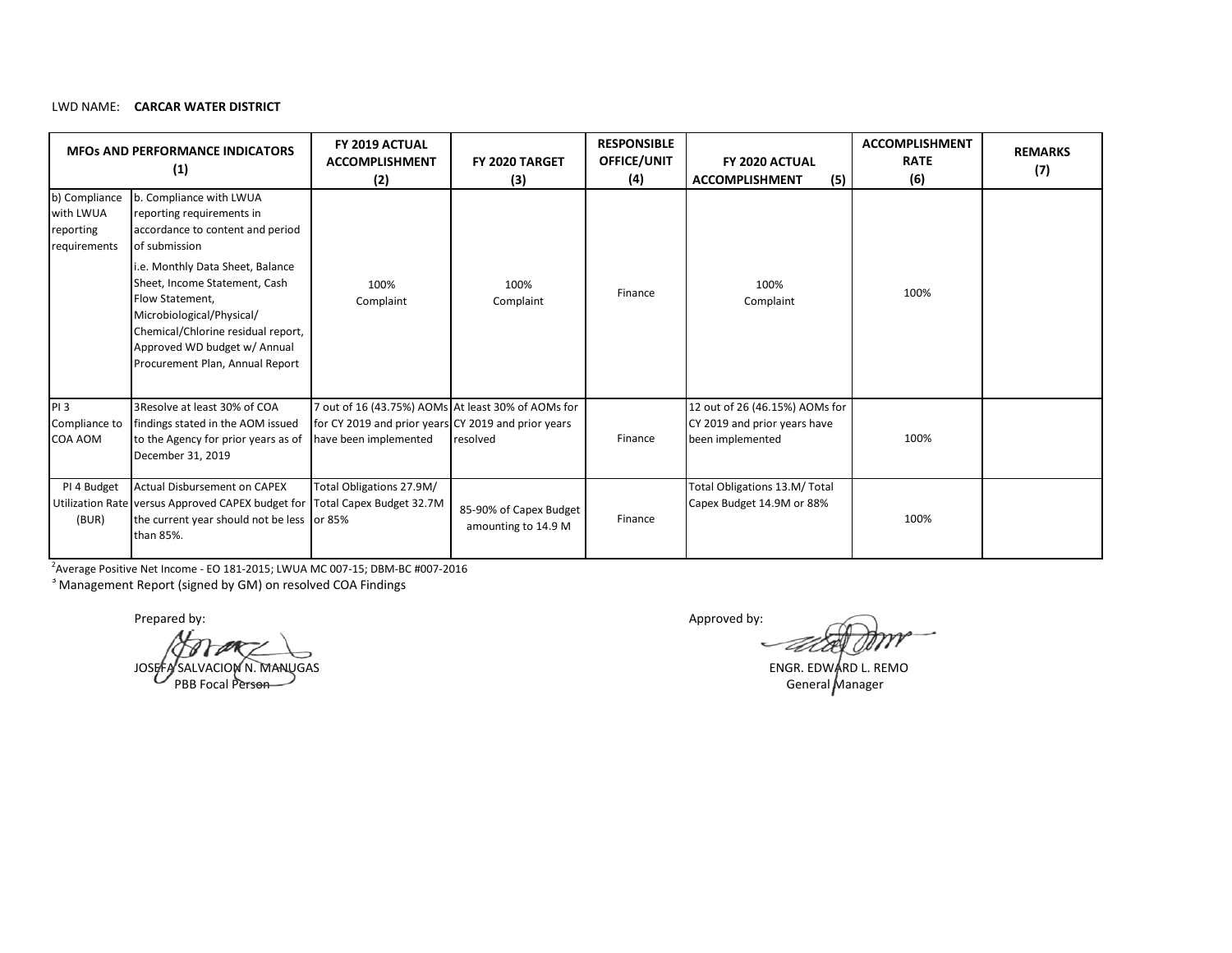| Form A-1                                                      |  |
|---------------------------------------------------------------|--|
| DETAILS OF DELIVERY/OFFICE PERFORMANCE INDICATORS AND TARGETS |  |

**LWD: CARCAR WATER DISTRICT**

| Major Final<br>Outputs/<br>Responsible<br>Division | Performance Indicator 1                                                                                                                                                             | FY 2020 Target for<br>Performance<br>Indicator 1              | FY 2020<br>Accomplishme<br>nt for<br>Performance<br>Indicator 1 | Performance<br>Indicator 2                                                                                                                                                                                   | FY 2020 Target for<br>Performance<br>Indicator 2 | FY 2020<br>Accomplishment for<br>Performance<br>Indicator 2 | Performance<br>Indicator 3                                                                                                                                                                                                                                        | FY 2020 Target for<br>Performance<br>Indicator 3                        | FY 2020<br>Accomplishment for<br>Performance<br>Indicator 3 |                     | FY 2020 Target for<br>Performance Indicator 4                                                                                                                                                                | FY 2020 Accomplishment<br>for Performance Indicator 4                                                                                                                                                                                                                     | Remarks |
|----------------------------------------------------|-------------------------------------------------------------------------------------------------------------------------------------------------------------------------------------|---------------------------------------------------------------|-----------------------------------------------------------------|--------------------------------------------------------------------------------------------------------------------------------------------------------------------------------------------------------------|--------------------------------------------------|-------------------------------------------------------------|-------------------------------------------------------------------------------------------------------------------------------------------------------------------------------------------------------------------------------------------------------------------|-------------------------------------------------------------------------|-------------------------------------------------------------|---------------------|--------------------------------------------------------------------------------------------------------------------------------------------------------------------------------------------------------------|---------------------------------------------------------------------------------------------------------------------------------------------------------------------------------------------------------------------------------------------------------------------------|---------|
|                                                    | A. Water Facility Service Management                                                                                                                                                |                                                               |                                                                 |                                                                                                                                                                                                              |                                                  |                                                             |                                                                                                                                                                                                                                                                   |                                                                         |                                                             |                     |                                                                                                                                                                                                              |                                                                                                                                                                                                                                                                           |         |
| Operations &<br>Maintenance                        | (Quantity) access to<br>potable water<br>Percentage of<br>households with access<br>to potable water against<br>the total number of<br>households within the<br>coverage of the LWD | 20,114<br>76% of 26.465 HH<br>have access to<br>potable water | 78.4% of<br>26,465 HH<br>have access to<br>potable water        | 20,751 (Quality)<br>reliability of<br>service<br>Percentage of<br>Household<br>connections<br>receiving 24/7<br>supply of water                                                                              | 20,114<br>100% of active HH                      | 20,751<br>100% of active HH                                 | (Timeliness)<br>Adequacy<br>Source Capacity of<br>WD to meet<br>demands for 24/7<br>supply                                                                                                                                                                        | 8,199,360<br>5,068,728<br>1.62:1                                        | 8,240,041<br>4,544,469<br>1.81:1                            |                     | -Wash hand facilities<br>-Water deliver services<br>-Sanitation & Hygeine<br>activities<br>-Regular disinfection<br>-Observance of health<br>protocols<br>-Other resiliency programs<br>to mitigate COVID-19 | -Wash hand facilities<br>-Water deliver services<br>-Public information services -Public information services<br>-Sanitation & Hygeine<br>activities<br>-Regular disinfection<br>-Observance of health<br>protocols<br>-Other resiliency programs<br>to mitigate COVID-19 |         |
|                                                    | B. Water Distribution Service Management                                                                                                                                            |                                                               |                                                                 |                                                                                                                                                                                                              |                                                  |                                                             |                                                                                                                                                                                                                                                                   |                                                                         |                                                             |                     |                                                                                                                                                                                                              |                                                                                                                                                                                                                                                                           |         |
| Operations &<br>Maintenance                        | (Quantity) NRW: NRW<br>should be $\leq 30\%$<br>Percentage of unbilled<br>water to water<br>production                                                                              | 20%                                                           | 18.15%                                                          | (Quality)<br>Potability<br>*Daily Chlorine<br>residual<br>requirement<br>should be at<br>least 0.3ppm at<br>the farthest point<br>Chlorine<br>Dioxide residual<br>requirement<br>should be at<br>least .2ppm | $0.30 - 1.50$ ppm                                | 0.65                                                        | (Timeliness)<br>adequacy/<br>Average response<br>time to restore<br>service when there<br>are interruptions<br>due to line breaks<br>and/or production<br>equipment or<br>facility breakdown<br>as reflected in the<br>CSC-approved<br>Citizen's Charter of<br>WD | Major Repair - 3<br>Hrs.<br>reliability of service Minor Repair - 1 Hr. | Major<br>1 Hr &<br>Repair<br>Minor<br>Repair                | 51 mins<br>45 mins. |                                                                                                                                                                                                              |                                                                                                                                                                                                                                                                           |         |

2020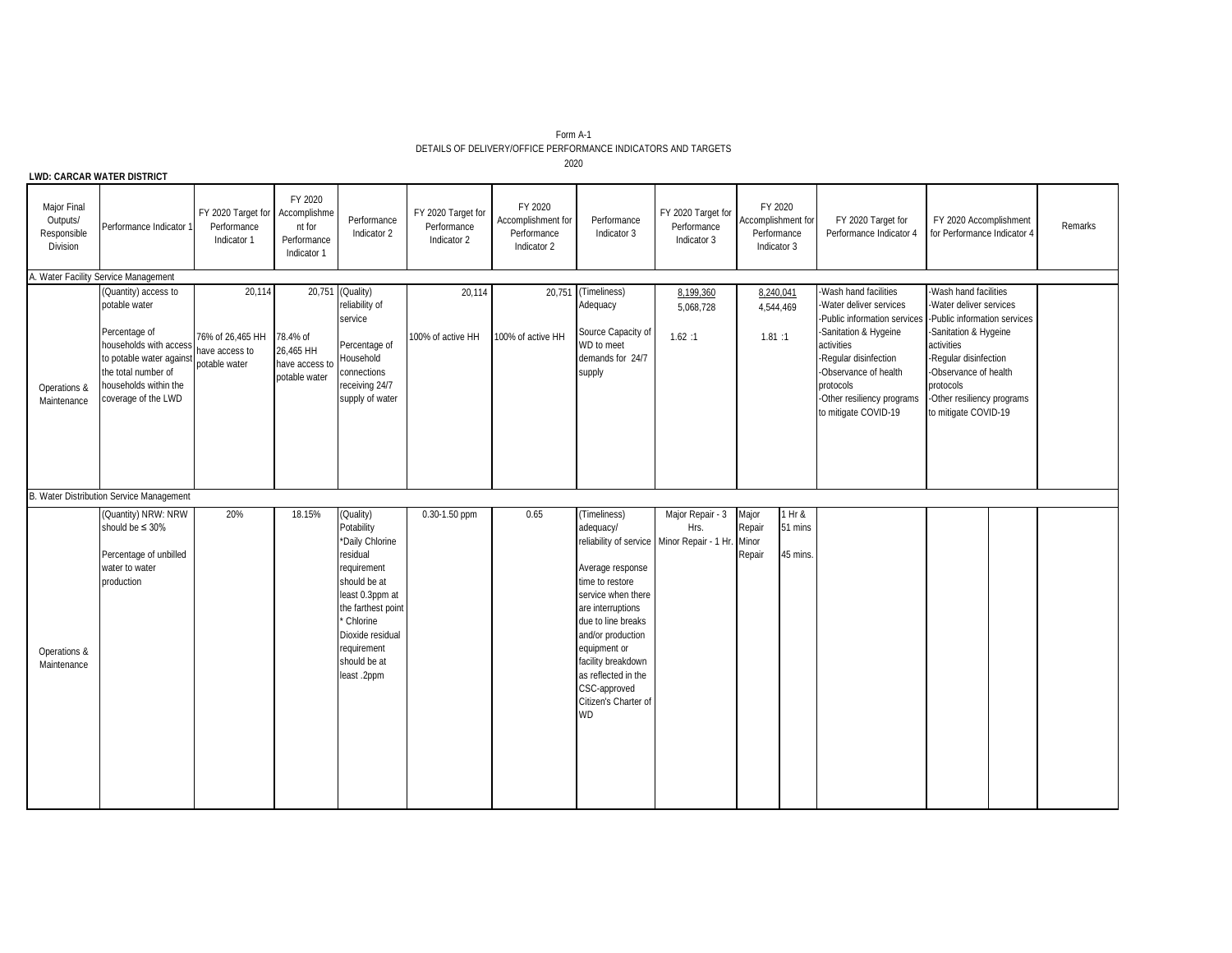|                                                    | <b>LWD: CARCAR WATER DISTRICT</b>                                           |                                                               |                                                 |                                                                 |                                                                         |                                                                               |                                                                                                                                                                                                                                                                                                                                                                                                                           |                                                                                         |                                                                                                     |                                               |                                                       |         |
|----------------------------------------------------|-----------------------------------------------------------------------------|---------------------------------------------------------------|-------------------------------------------------|-----------------------------------------------------------------|-------------------------------------------------------------------------|-------------------------------------------------------------------------------|---------------------------------------------------------------------------------------------------------------------------------------------------------------------------------------------------------------------------------------------------------------------------------------------------------------------------------------------------------------------------------------------------------------------------|-----------------------------------------------------------------------------------------|-----------------------------------------------------------------------------------------------------|-----------------------------------------------|-------------------------------------------------------|---------|
| Major Final<br>Outputs/<br>Responsible<br>Division | Performance Indicator 1                                                     | FY 2020 Target for Accomplishme<br>Performance<br>Indicator 1 | FY 2020<br>nt for<br>Performance<br>Indicator 1 | Performance<br>Indicator 2                                      | FY 2020 Target for<br>Performance<br>Indicator 2                        | FY 2020<br>Accomplishment for<br>Performance<br>Indicator 2                   | Performance<br>Indicator 3                                                                                                                                                                                                                                                                                                                                                                                                | FY 2020 Target for<br>Performance<br>Indicator 3                                        | FY 2020<br>Accomplishment for<br>Performance<br>Indicator 3                                         | FY 2020 Target for<br>Performance Indicator 4 | FY 2020 Accomplishment<br>for Performance Indicator 4 | Remarks |
| C. Support to Operations (STO)                     |                                                                             |                                                               |                                                 |                                                                 |                                                                         |                                                                               |                                                                                                                                                                                                                                                                                                                                                                                                                           |                                                                                         |                                                                                                     |                                               |                                                       |         |
| Admin Finance<br>Commercial                        | <b>Staff Productivity Index</b><br>$Cat A, B, C = 1:120$<br>$Cat D = 1:100$ | 1:190                                                         | 1:233                                           | Affordability<br>Must be LWUA- latest<br>approved Water<br>Rate | 1.1% of<br>LIG per<br>data from<br><b>PSA</b><br>146<br>1.10%<br>13,333 | 1.1% of<br>LIG per<br>latest<br>data<br>from<br>PSA<br>146<br>1.10%<br>13,333 | 1. Ease of Doing<br><b>Business</b> -<br>compliance to CSC<br>Memo No. 14-<br>2016.<br>2. Percentage of<br>Customer<br>Complaints acted<br>upon against<br>received<br>complaints.<br><b>-Complaints</b><br>through hotline<br>#8888 acted upon<br>within 72 hours.<br><b>-Complaints</b><br>received<br>through the<br>WD customer<br>service unit within<br>the period<br>prescribed by<br>ARTA and other<br>issuances. | Compliant<br>100% of complaints Total No. of<br>received acted upon complaints received | Certificate of<br>Compliance posted<br>in website last July<br>24, 2020<br>and acted upon:<br>1,625 |                                               |                                                       |         |